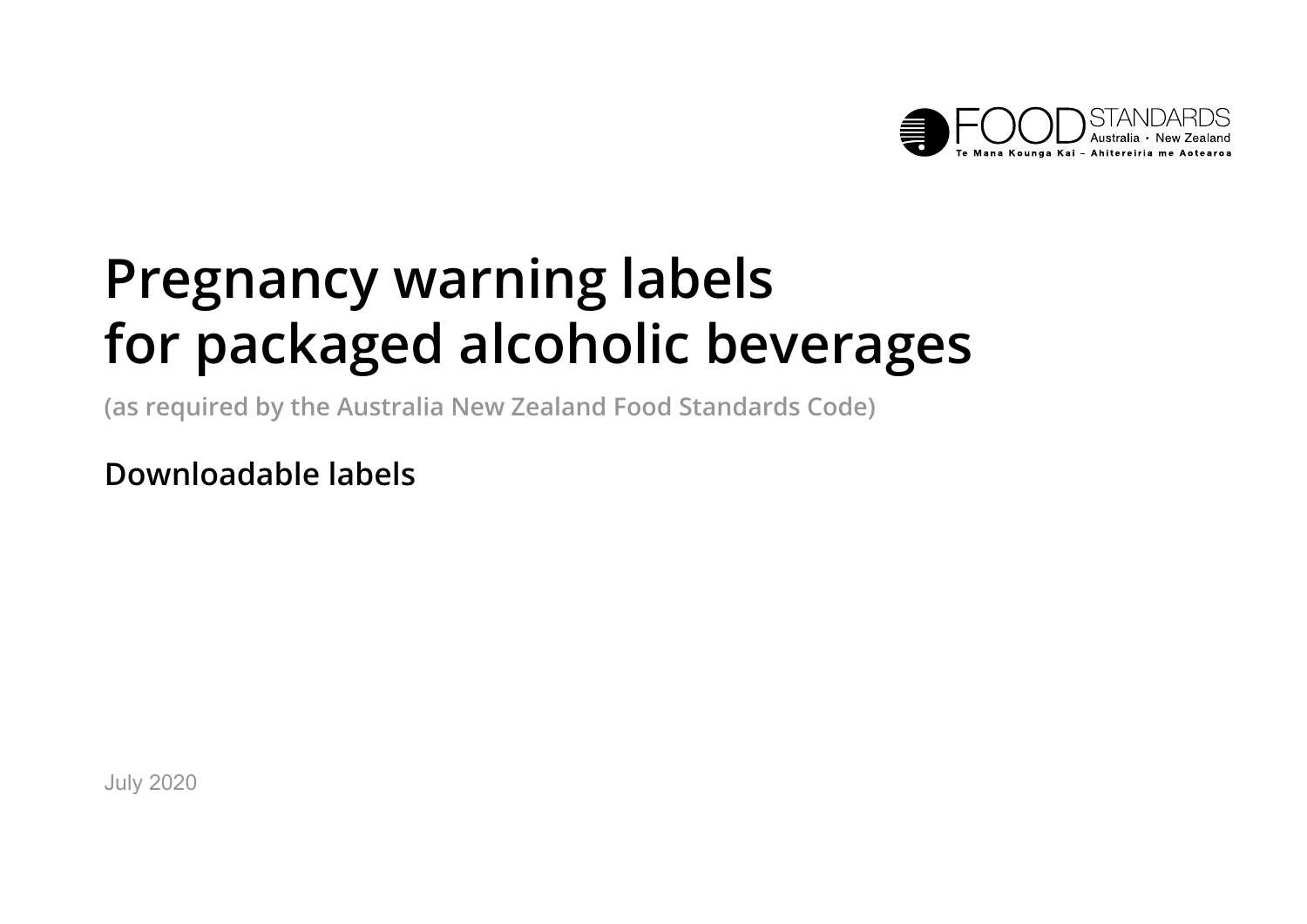## **Disclaimer**

Use of this document and/or the pregnancy warning labels it contains do not negate any legal obligations imposed by the Australia New Zealand Food Standards Code (the Code) or other relevant legislation at the Commonwealth or state or territory level in Australia, or in New Zealand. Businesses should ensure they are fully aware of the labelling requirements of the Code and other legislation and seek legal advice.

The information in this document should not be relied upon as legal advice or used as a substitute for legal advice. Businesses need to apply their own skills and knowledge in determining compliance with the labelling requirements of the Code. Businesses should consider obtaining independent legal advice, or undertaking appropriate training in labelling requirements.

In using this document, each user acknowledges that Food Standards Australia New Zealand (FSANZ), its employees or agents are not responsible for any action taken on the basis of information provided, or any errors or omissions, and expressly disclaim all liability in this regard, including any liability for any loss, injury or damage as a result of product being labelled according to this document and the pregnancy warning label that it contains.

#### **Food Standards in Australia and New Zealand**

FSANZ is responsible for developing and maintaining the Code. The Code sets out the legal requirements for food produced or imported for sale in Australia and New Zealand. The Code can be accessed from the [FSANZ website.](https://www.foodstandards.gov.au/code/Pages/default.aspx)

FSANZ is not responsible for the enforcement of the Code or for providing advice on food compliance issues. In Australia, responsibility for enforcing the Code rests with state and territory government agencies, and in relation to imported food, the Australian Government Department of Agriculture, Water and the Environment. In New Zealand, this is the responsibility of the Ministry for Primary Industries, public health units or local governments.

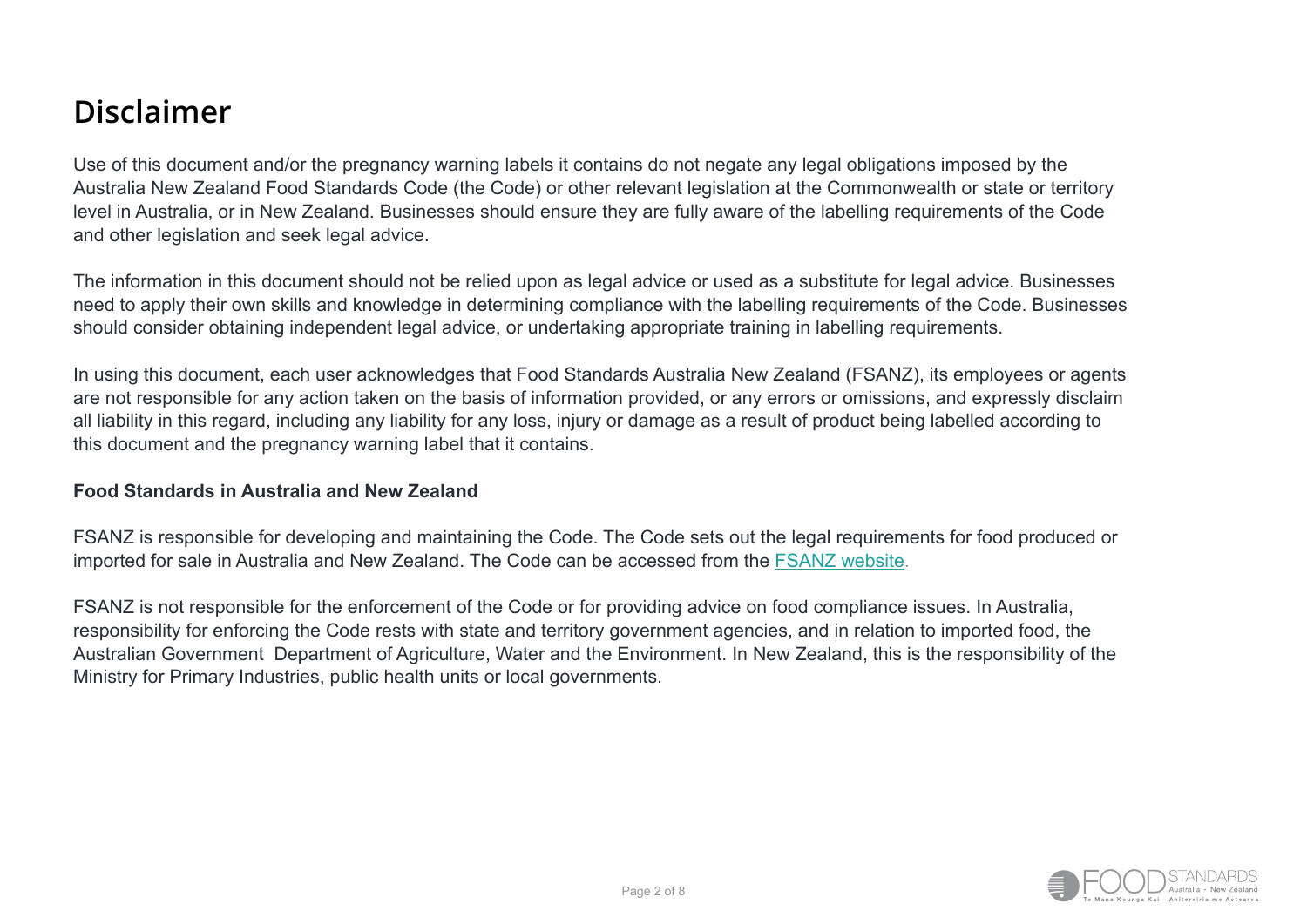## <span id="page-2-0"></span>**Contents**

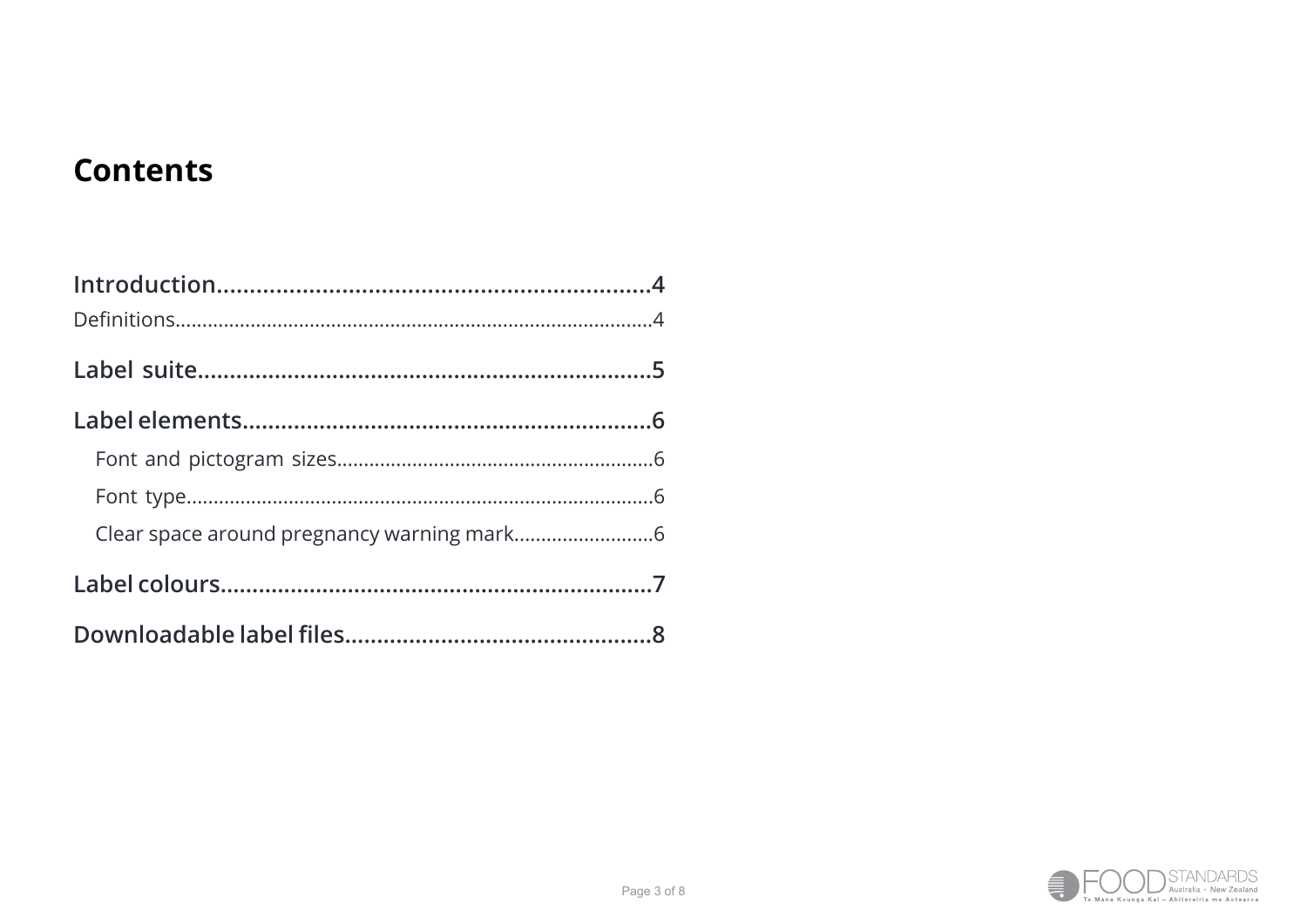## <span id="page-3-0"></span>**Introduction**

New requirements for mandatory pregnancy warning labels on packaged alcoholic beverages were gazetted in the *[Australia New Zealand Food Standards Code](https://www.foodstandards.gov.au/code/Pages/default.aspx)* (the Code) on **31 July 2020**.

Businesses have three years from 31 July 2020 to implement these requirements.

This document provides downloadable pregnancy warning labels required by the Code.

#### <span id="page-3-1"></span>**Definitions**

Definitions for terms used in the Code requirements for pregnancy warning labels that are used this document are outlined below:

*Individual unit* means a container that:

- (a) is an innermost package; and
- (b) contains a beverage with more than 1.15% alcohol by volume.

*Pregnancy warning pictogram* means the following pictogram with the silhouette of a pregnant woman holding a wine glass within a circle with a strikethrough.



*Pregnancy warning mark* means the following image comprising:

- (a) the pregnancy warning pictogram,
- (b) the signal words 'Pregnancy Warning' and
- (c) the statement 'Alcohol can cause lifelong harm to your baby' all within a border.



*Pregnancy warning label* means either the pregnancy warning pictogram or the pregnancy warning mark.

*Prescribed alcoholic beverage* means a beverage that:

- (a) has more than 1.15% alcohol by volume; and
- (b) either:
	- (i) is for retail sale; or
	- $(iii)$  is sold as suitable for retail sale without any further processing. packaging or labelling; and
- (c) does not include a beverage that:
	- (i) is sold for retail sale; and
	- (ii) is packaged in the presence of the purchaser.

*Size of type* means the measurement from the base to the top of a letter or numeral.

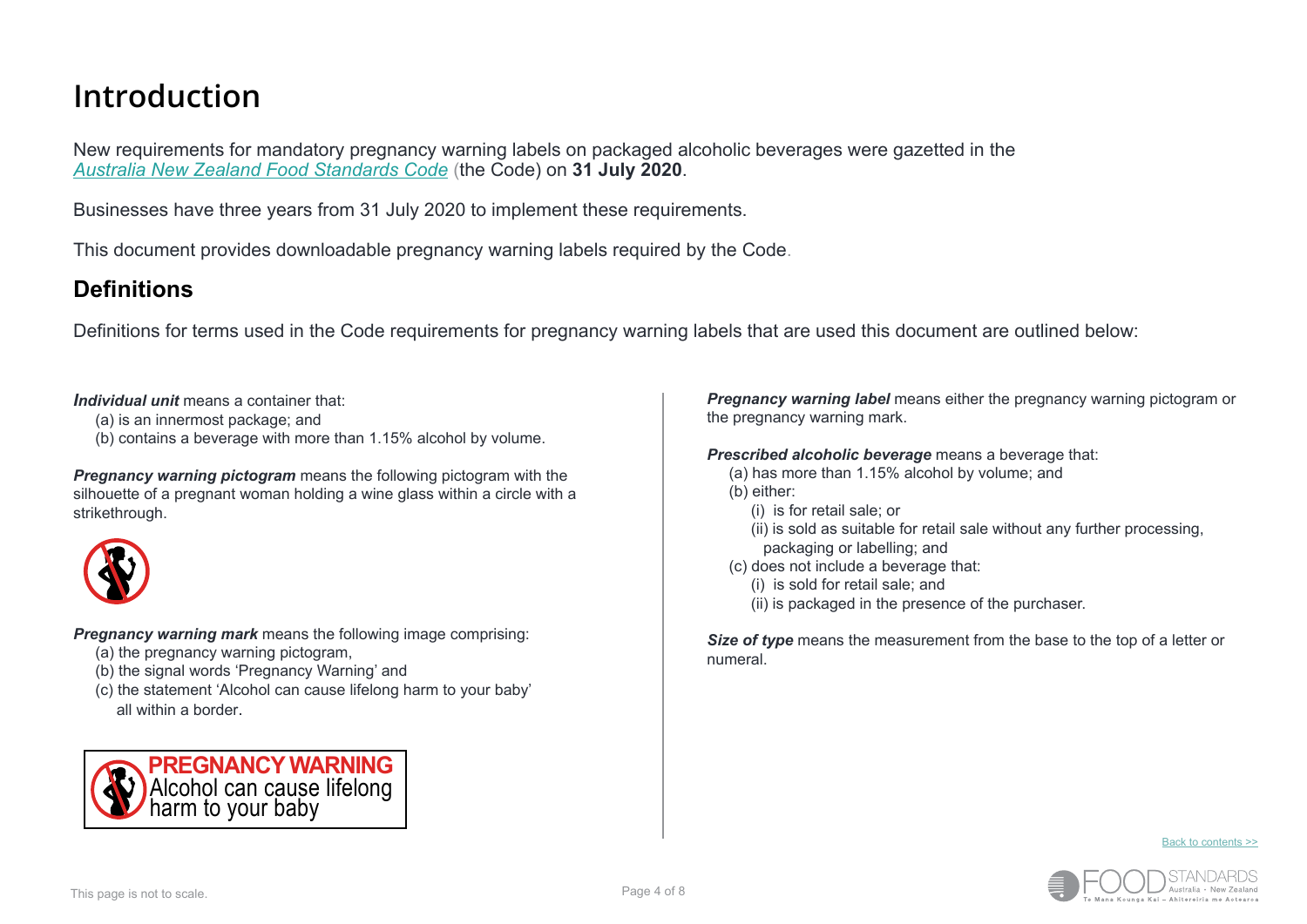## <span id="page-4-0"></span>**Label suite**

#### **Label Type 1** - Pregnancy Warning Mark **Label Type 3** - Pregnancy Warning Mark

Prescribed alcoholic beverage/individual unit with a volume over 200 ml but not over 800 ml.



Prescribed alcoholic beverage/individual unit with a volume over 800 ml.



Outer package<sup>1</sup> of prescribed alcoholic beverage with a volume:

- over 200 ml
- over 200 ml with more than one individual unit in the package
- not over 200 ml with more than one individual unit in the package.



#### **Label Type 2** - Pregnancy Warning Mark **Label Type 4** - Pregnancy Warning Pictogram

- Prescribed alcoholic beverage/individual unit with a volume not over 200 ml.
- Outer package<sup>1</sup> of a prescribed alcoholic beverage with a volume not over 200 ml and packaging that includes only one individual unit.



[Back to contents >>](#page-2-0)



1 A transportation outer is not required by section 2.7.1—8 of the Code to display a pregnancy warning label.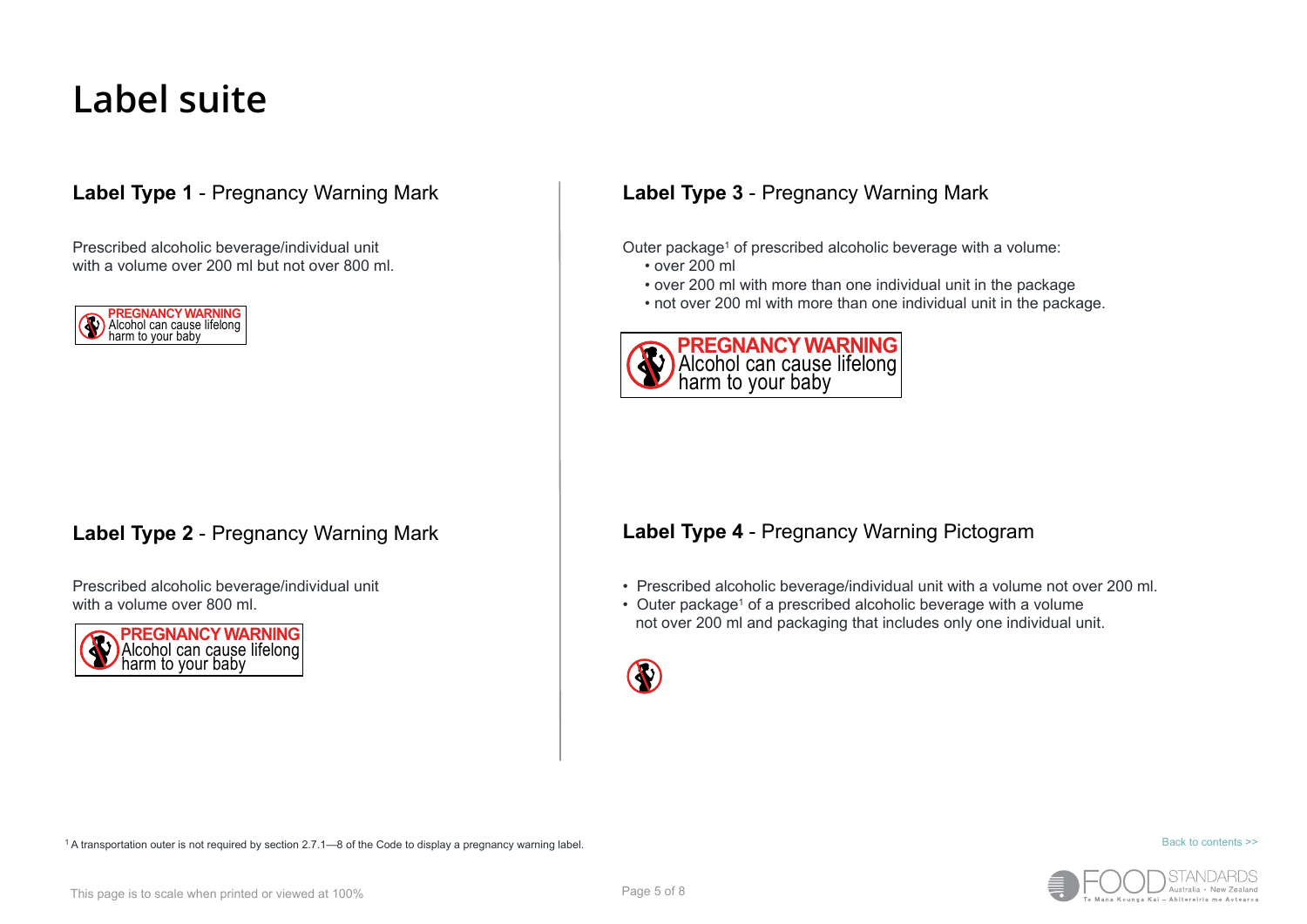## <span id="page-5-0"></span>**Label elements**

#### <span id="page-5-1"></span>**Font and pictogram sizes**

Each pregnancy warning label must comply with minimum size requirements for size of type and pictogram diameter.

#### **Label Type 1**



#### **Label Type 2**



#### **Label Type 3**



 $\frac{1}{2}$  11mm (min. diameter)

#### **Label Type 4**



#### <span id="page-5-2"></span>**Font type**

The Signal Words 'PREGNANCY WARNING' must be:

- UPPER CASE
- bold
- a sans serif typeface.

The Statement 'Alcohol can cause lifelong harm to your baby' must be:

- Sentence case
- a sans serif typeface.

#### <span id="page-5-3"></span>**Clear space around the pregnancy warning mark**

The pregnancy warning mark must be displayed on the package with a clear space that surrounds the outside of the border of the pregnancy warning mark and is at least 3 mm in width.

Example uses Label Type 3.



[Back to contents >>](#page-2-0)

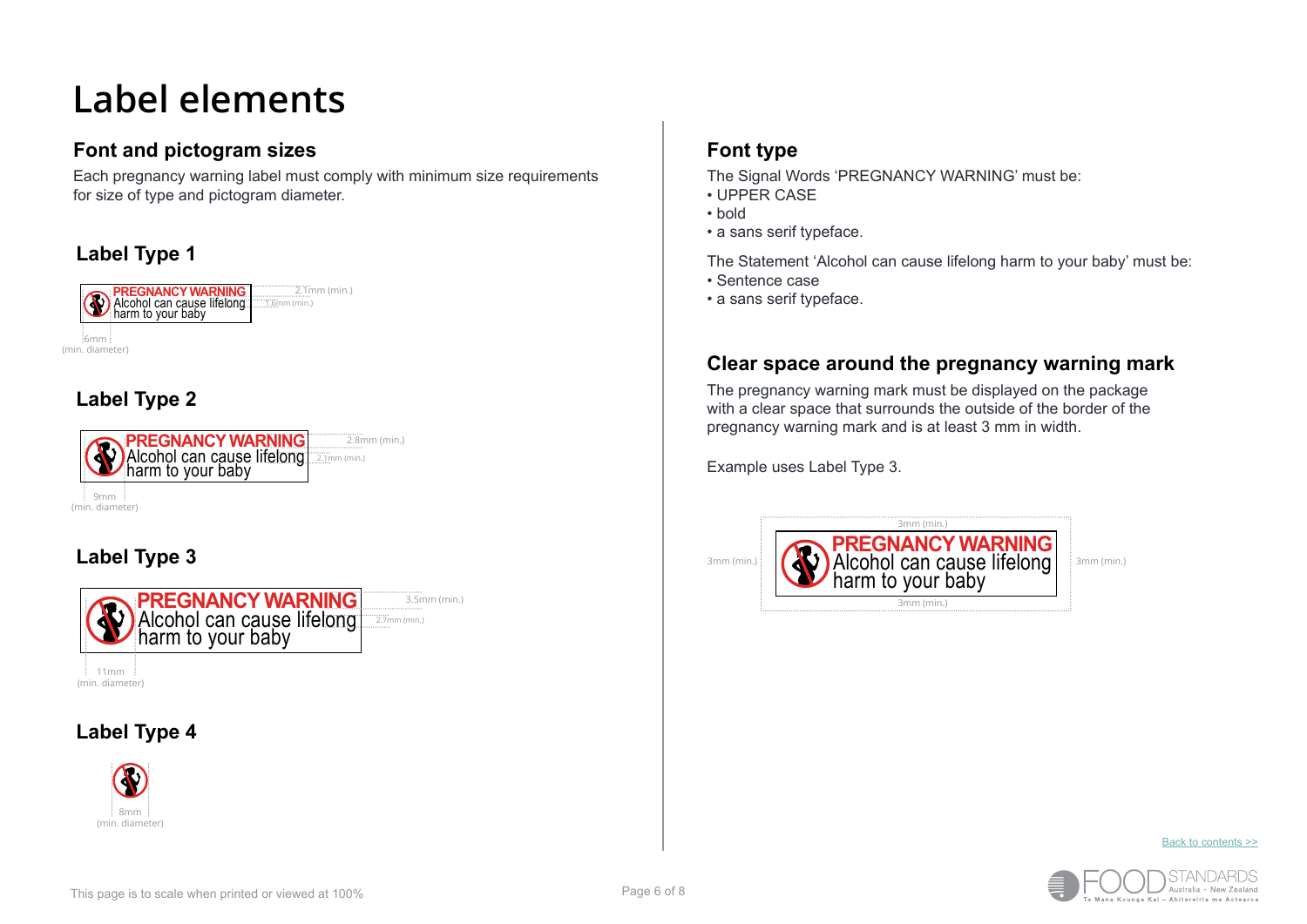## <span id="page-6-0"></span>**Label colours**

Each pregnancy warning label must comply with the colour requirements.

Pregnancy warning mark must be in the following colours:

- **Signal words** RED
- **Statement** BLACK
- **Border** BLACK
- **Background** within the border WHITE
- **Silhouette of pregnant woman** BLACK
- **Pictogram circle and strikethrough** RED
- **Background** within pictogram WHITE



Pregnancy warning pictogram must be in the following colours:

- **Silhouette of pregnant woman** BLACK
- **Pictogram circle and strikethrough** RED
- **Background** within pictogram WHITE



[Downloadable labels](#page-7-0) use PMS 485. Other variations of red are permitted. CMYK versions are also available.

### Spot Colour



PMS 485 (Pantone Coated)



### **CMYK**



C=6 M=98 Y=100 K=1



 $C=0$  M=0 Y=0 K=100